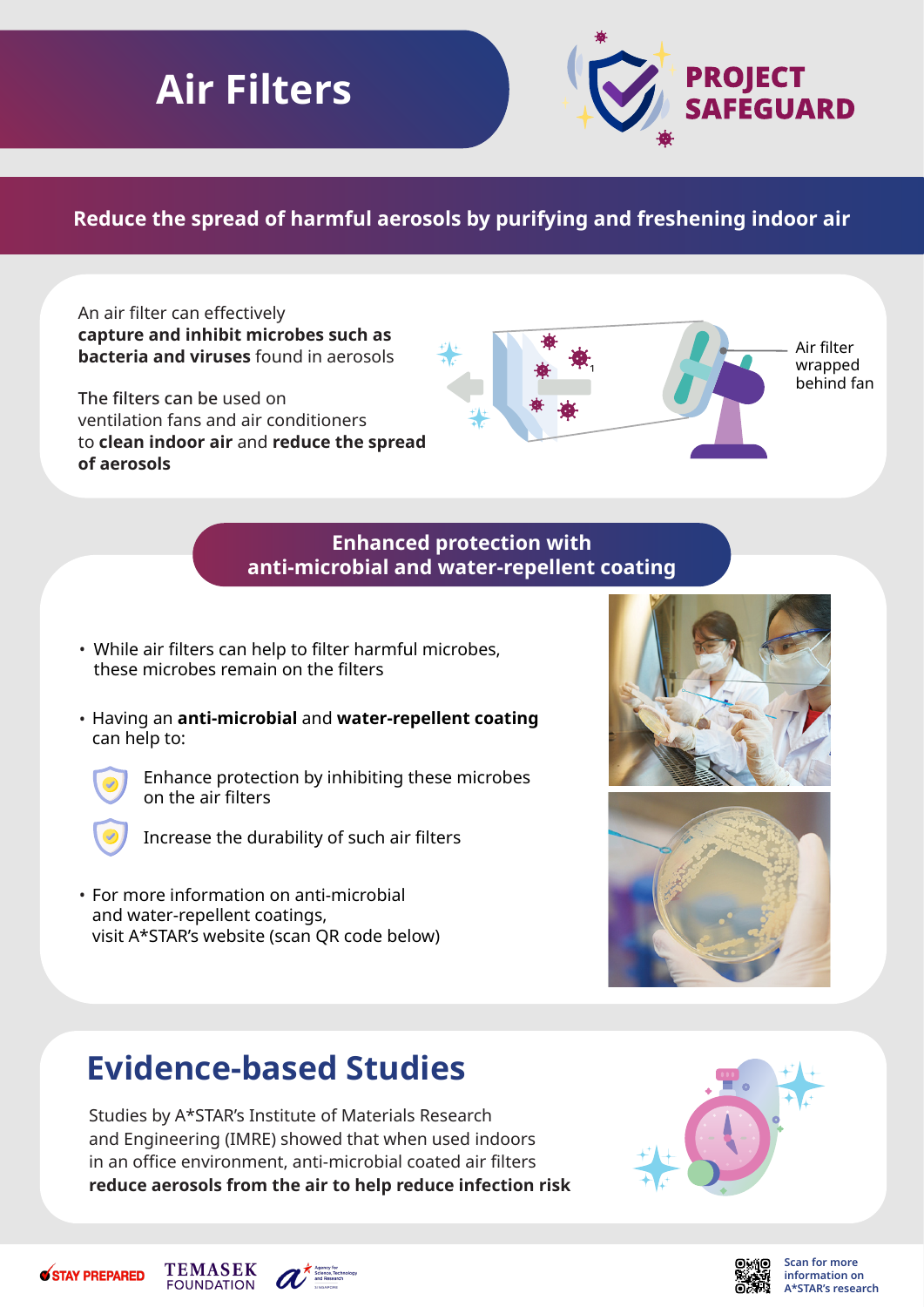# **Air Ionisers**



### **Reduce aerosols from the air in poorly ventilated spaces**



Ady Suwardi et al. The Efficacy of Plant-based Ionizers in Removing Aerosol for COVID-19 Mitigation, Research, 2021, Article ID 2173642 https://spj.sciencemag.org/journals/research/aip/2173642/





**TEMASEK** 

**FOUNDATION** 





**Scan for more information on A\*STAR's research**